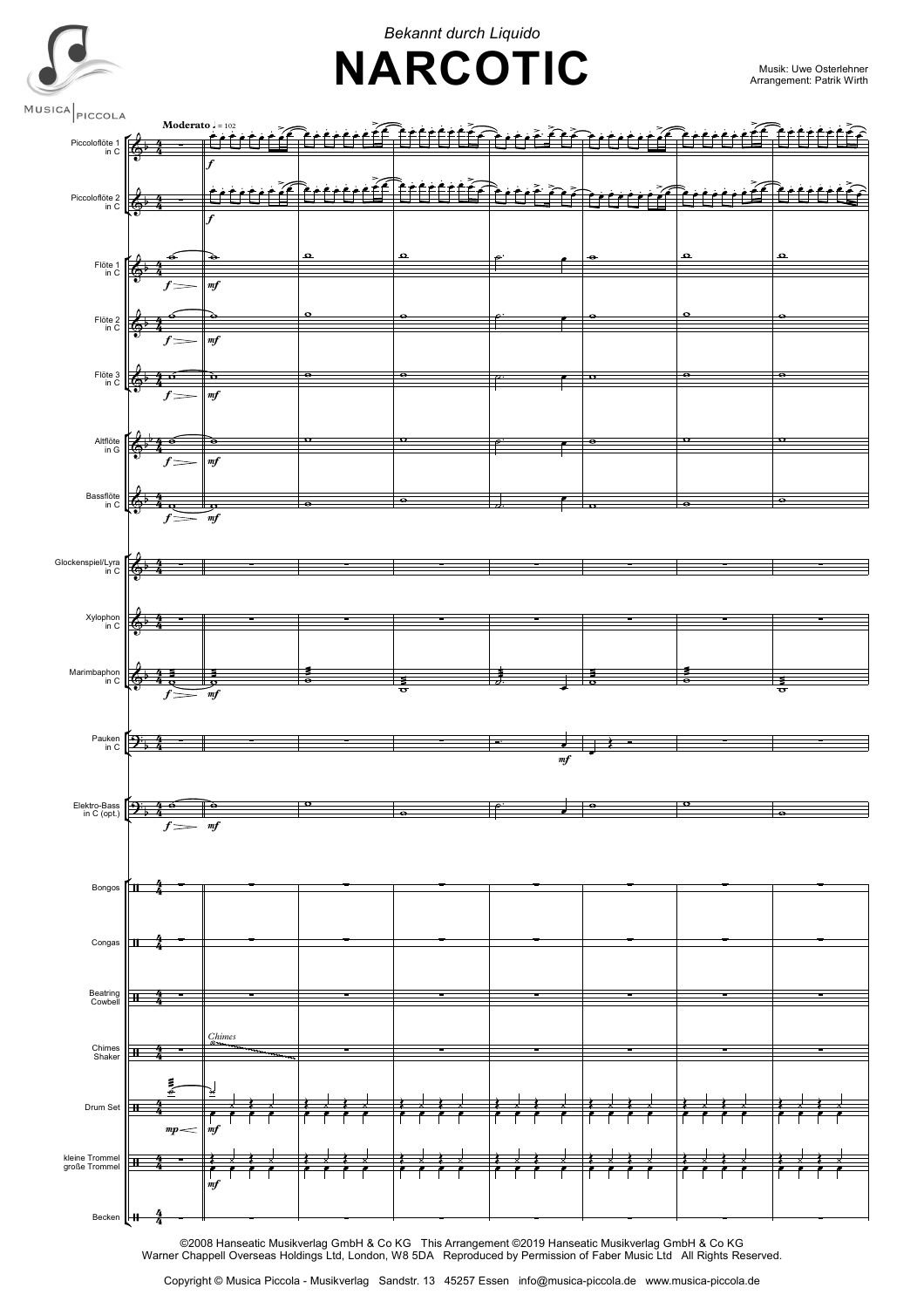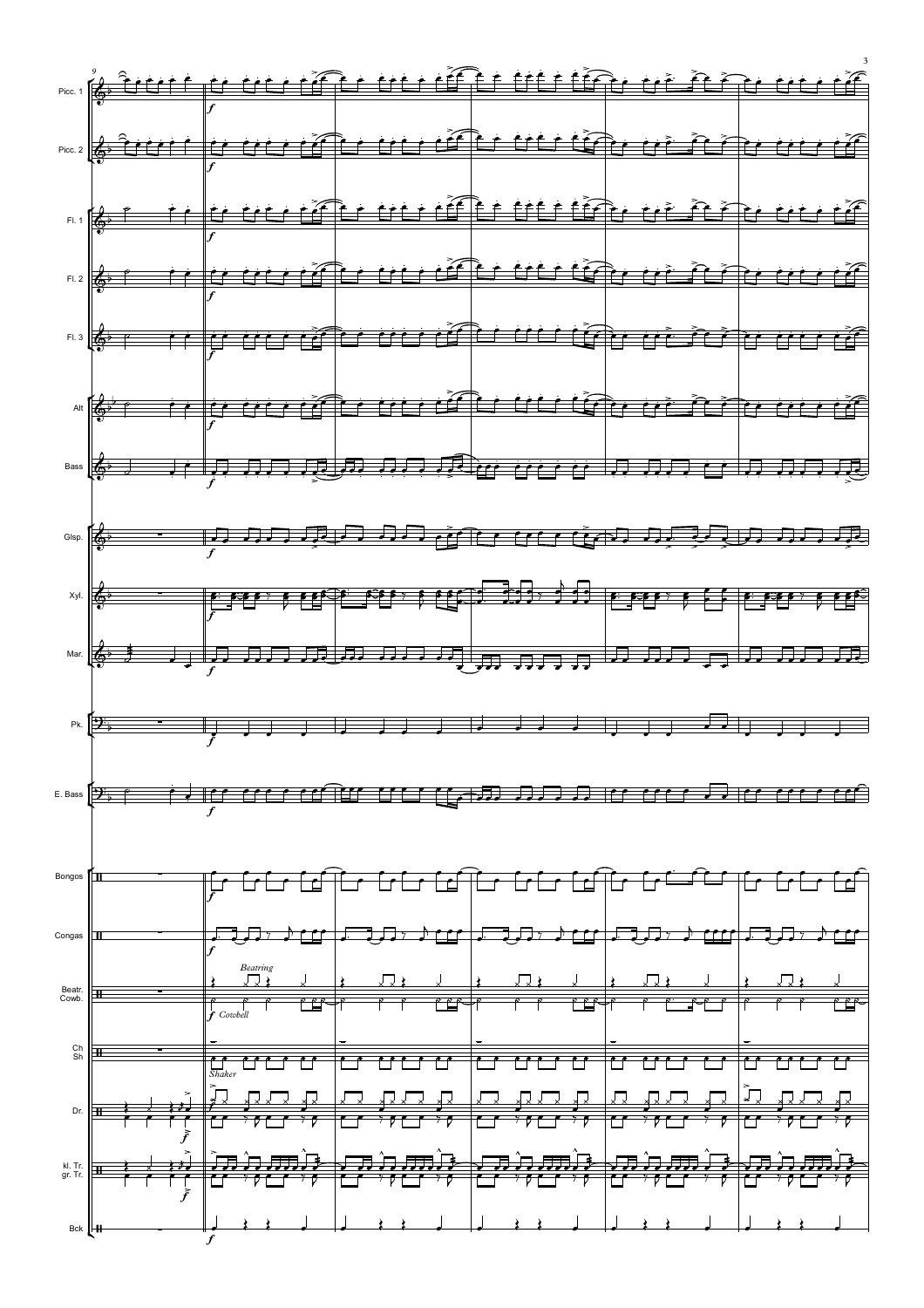

5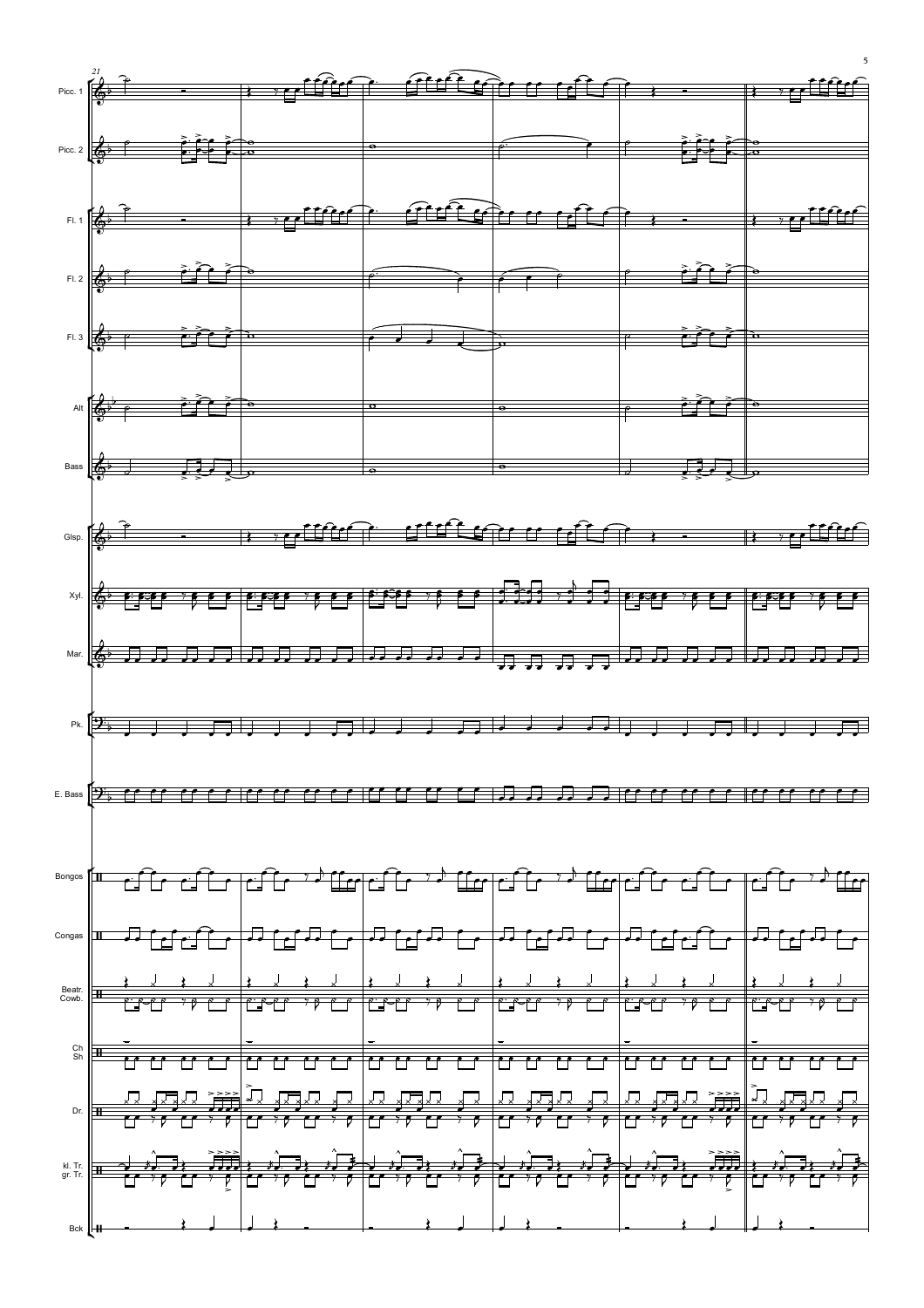

## Musik: Uwe Osterlehner **NARCOTIC** Arrangement: Patrik Wirth *Bekannt durch Liquido*



Warner Chappell Overseas Holdings Ltd, London, W8 5DA Reproduced by Permission of Faber Music Ltd All Rights Reserved.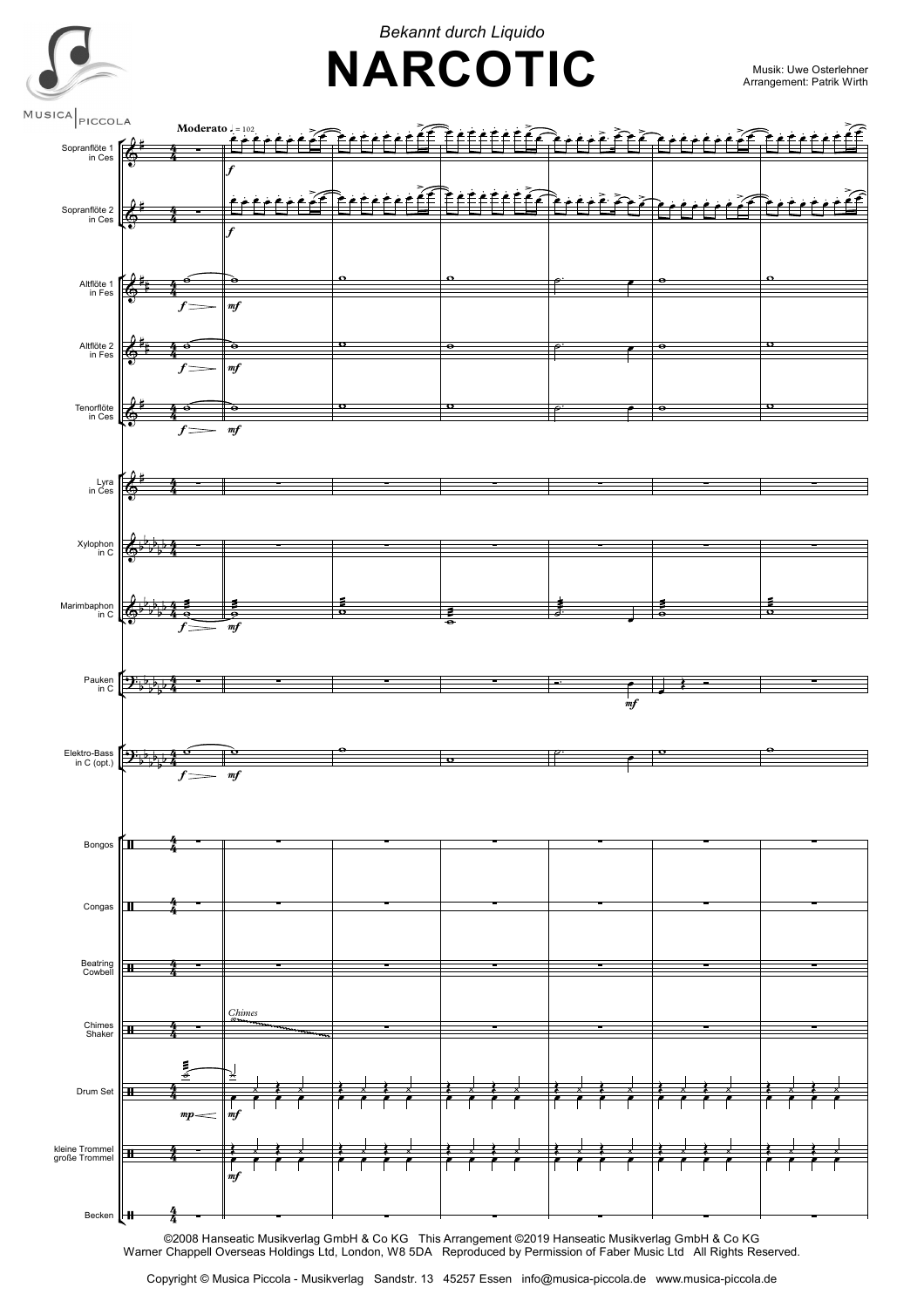